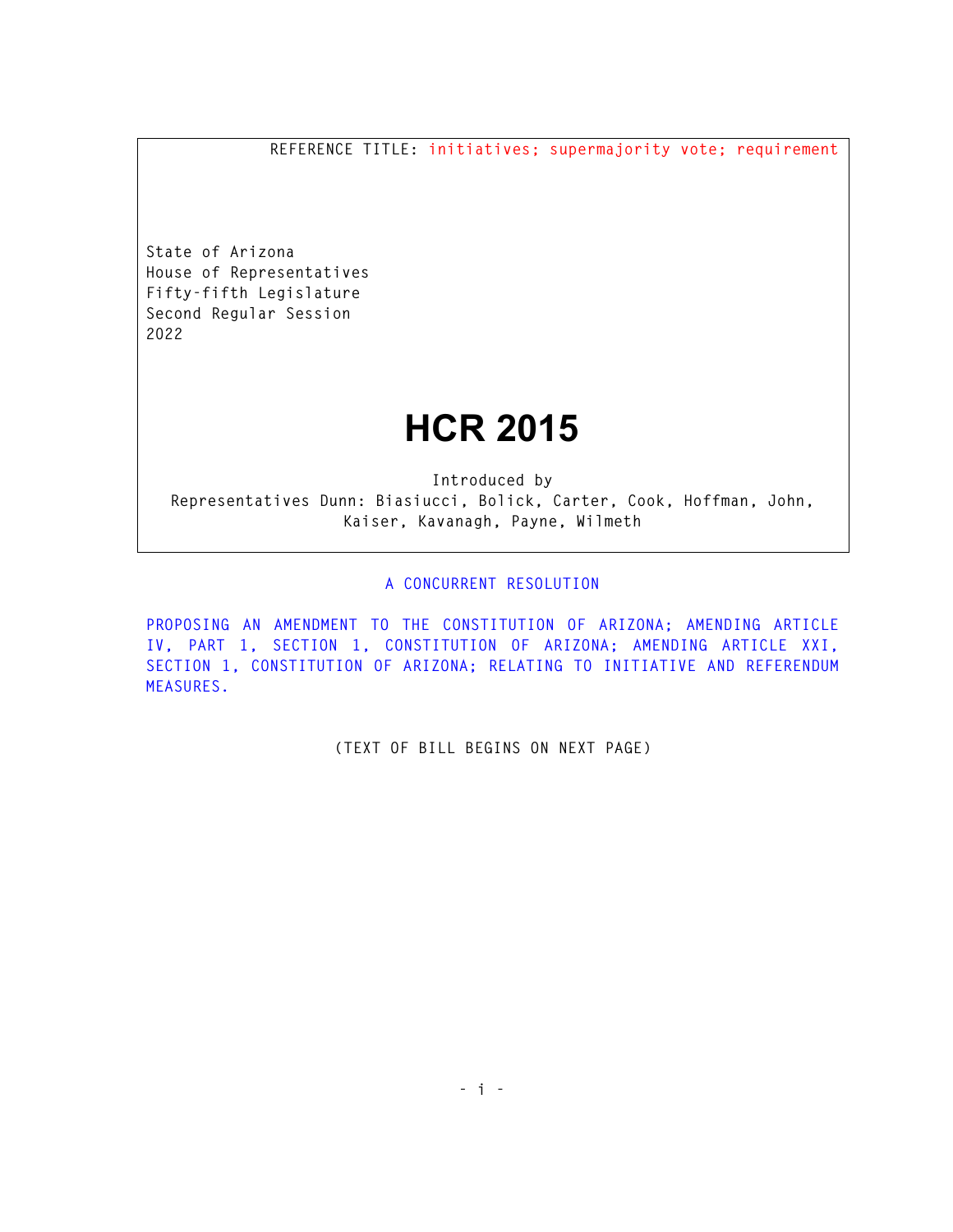**1 Be it resolved by the House of Representatives of the State of Arizona, 2 the Senate concurring:** 

**3 1. Article IV, part 1, section 1, Constitution of Arizona, is 4 proposed to be amended as follows if approved by the voters and on 5 proclamation of the Governor:** 

**6 1. Legislative authority; initiative and referendum** 

**7 Section 1. (1) Senate; house of representatives; 8 reservation of power to people. The legislative authority of 9 the state shall be vested in the legislature, consisting of a 10 senate and a house of representatives, but the people reserve 11 the power to propose laws and amendments to the constitution 12 and to enact or reject such laws and amendments at the polls, 13 independently of the legislature; and they also reserve, for 14 use at their own option, the power to approve or reject at the 15 polls any act, or item, section, or part of any act, of the 16 legislature.** 

**17 (2) Initiative power. The first of these reserved 18 powers is the initiative. Under this power ten per centum 19 PERCENT of the qualified electors shall have the right to 20 propose any measure, and fifteen per centum PERCENT shall have 21 the right to propose any amendment to the constitution.** 

**22 (3) Referendum power; emergency measures; effective 23 date of acts. The second of these reserved powers is the 24 referendum. Under this power the legislature, or five per 25 centum PERCENT of the qualified electors, may order the 26 submission to the people at the polls of any measure, or item, 27 section, or part of any measure, enacted by the legislature, 28 except laws immediately necessary for the preservation of the**  29 **public peace, health**, or safety, or for the support and **30 maintenance of the departments of the state government and 31 state institutions; but to allow opportunity for referendum 32 petitions, no act passed by the legislature shall be operative 33 for ninety days after the close of the session of the 34 legislature enacting such measure, except such as require 35 earlier operation to preserve the public peace, health, or 36 safety, or to provide appropriations for the support and 37 maintenance of the departments of the state and of state 38 institutions; provided, that no such emergency measure shall 39 be considered passed by the legislature unless it shall state 40 in a separate section why it is necessary that it shall become 41 immediately operative, and shall be approved by the 42 affirmative votes of two-thirds of the members elected to each 43 house of the legislature, taken by roll call of ayes and nays, 44 and also approved by the governor; and should such measure be 45 vetoed by the governor, it shall not become a law unless it**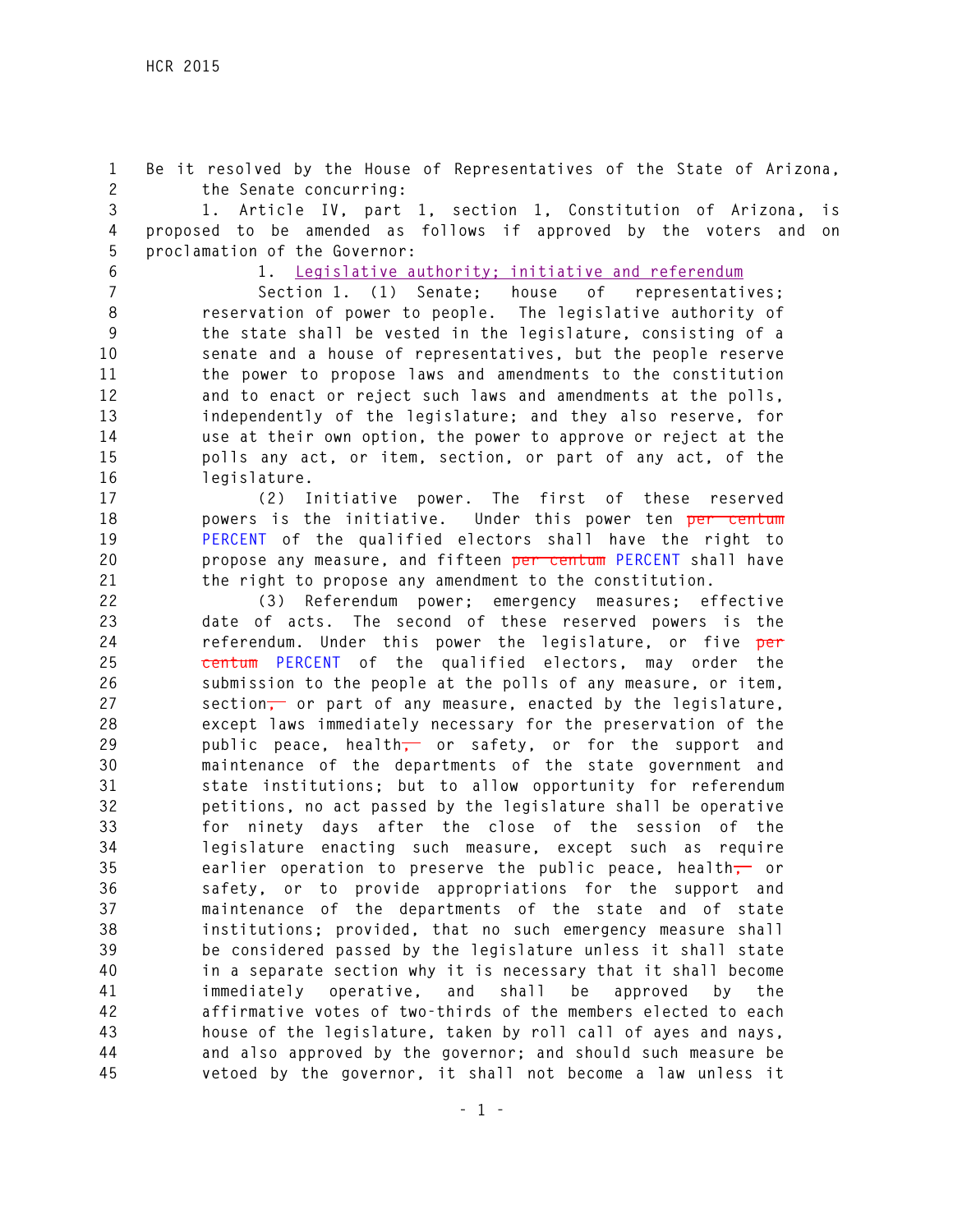**1 shall be approved by the votes of three-fourths of the members 2 elected to each house of the legislature, taken by roll call 3 of ayes and nays.** 

**4 (4) Initiative and referendum petitions; filing. All 5 petitions submitted under the power of the initiative shall be 6 known as initiative petitions, and shall be filed with the 7 secretary of state not less than four months preceding the 8 date of the election at which the measures so proposed are to 9 be voted upon. All petitions submitted under the power of the 10 referendum shall be known as referendum petitions, and shall 11 be filed with the secretary of state not more than ninety days 12 after the final adjournment of the session of the legislature 13 which shall have passed the measure to which the referendum is 14 applied. The filing of a referendum petition against any 15 item, section, or part of any measure shall not prevent the 16 remainder of such measure from becoming operative.** 

**17 (5) Effective date of initiative and referendum 18 measures. Any measure or amendment to the constitution 19 proposed under the initiative, and any measure to which the 20 referendum is applied, shall be referred to a vote of the 21 qualified electors, and shall become law when approved by 22 a majority SIXTY PERCENT of the votes cast thereon and upon 23 proclamation of the governor, and not otherwise.** 

**24 (6) (A) Veto of initiative or referendum. The veto 25 power of the governor shall not extend to an initiative 26 measure approved by a majority SIXTY PERCENT of the votes cast 27 thereon or to a referendum measure decided by a majority SIXTY 28 PERCENT of the votes cast thereon.** 

**29 (6) (B) Legislature's power to repeal initiative or 30 referendum. The legislature shall not have the power to 31 repeal an initiative measure approved by a majority SIXTY 32 PERCENT of the votes cast thereon or to repeal a referendum 33 measure decided by a majority SIXTY PERCENT of the votes cast 34 thereon.** 

**35 (6) (C) Legislature's power to amend initiative or 36 referendum. The legislature shall not have the power to amend 37 an initiative measure approved by a majority SIXTY PERCENT of 38 the votes cast thereon, or to amend a referendum measure 39 decided by a majority SIXTY PERCENT of the votes cast thereon, 40 unless the amending legislation furthers the purposes of such 41 measure and at least three-fourths of the members of each 42 house of the legislature, by a roll call of ayes and nays, 43 vote to amend such measure.** 

**44 (6) (D) Legislature's power to appropriate or divert 45 funds created by initiative or referendum. The legislature**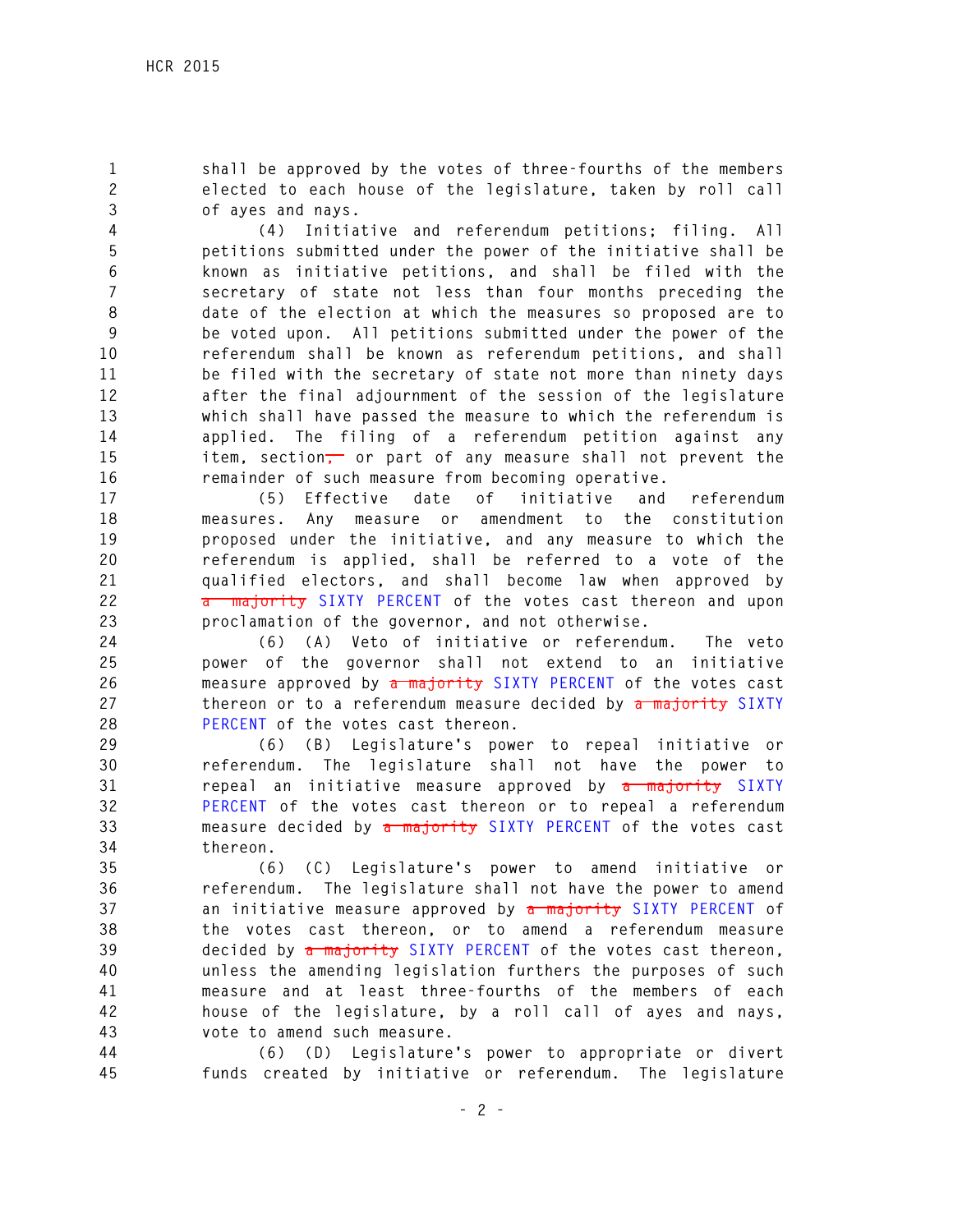**1 shall not have the power to appropriate or divert funds 2 created or allocated to a specific purpose by an initiative 3 measure approved by a majority SIXTY PERCENT of the votes cast 4 thereon, or by a referendum measure decided by a majority 5 SIXTY PERCENT of the votes cast thereon, unless the 6 appropriation or diversion of funds furthers the purposes of 7 such measure and at least three-fourths of the members of each 8 house of the legislature, by a roll call of ayes and nays, 9 vote to appropriate or divert such funds.** 

**10 (7) Number of qualified electors. The whole number of 11 votes cast for all candidates for governor at the general 12 election last preceding the filing of any initiative or 13 referendum petition on a state or county measure shall be the 14 basis on which the number of qualified electors required to 15 sign such petition shall be computed.** 

**16 (8) Local, city, town or county matters. The powers of 17 the initiative and the referendum are hereby further reserved 18 to the qualified electors of every incorporated city,**  19 town<del>, and county as to all local, city, town, or county</del> **20 matters on which such incorporated cities, towns, and 21 counties are or shall be empowered by general laws to 22 legislate. Such incorporated cities, towns, and counties may 23 prescribe the manner of exercising said powers within the 24 restrictions of general laws. Under the power of the 25 initiative fifteen per centum PERCENT of the qualified**  26 electors may propose measures on such local, city, town<del>,</del> or **27 county matters, and ten per centum PERCENT of the electors may 28 propose the referendum on legislation enacted within and by**  29 such city, town<del>,</del> or county. Until provided by general law, **30 said cities and towns may prescribe the basis on which said 31 percentages shall be computed.** 

**32 (9) Form and contents of initiative and of referendum 33 petitions; verification. Every initiative or referendum 34 petition shall be addressed to the secretary of state in the 35 case of petitions for or on state measures, and to the clerk 36 of the board of supervisors, city clerk, or corresponding 37 officer in the case of petitions for or on county, city, or 38 town measures; and shall contain the declaration of each 39 petitioner, for himself, that he is a qualified elector of the**  40 state (and in the case of petitions for or on city, town<del>,</del> or **41 county measures, of the city, town, or county affected), his 42 post office address, the street and number, if any, of his 43 residence, and the date on which he signed such petition. 44 Each sheet containing petitioners' signatures shall be 45 attached to a full and correct copy of the title and text of**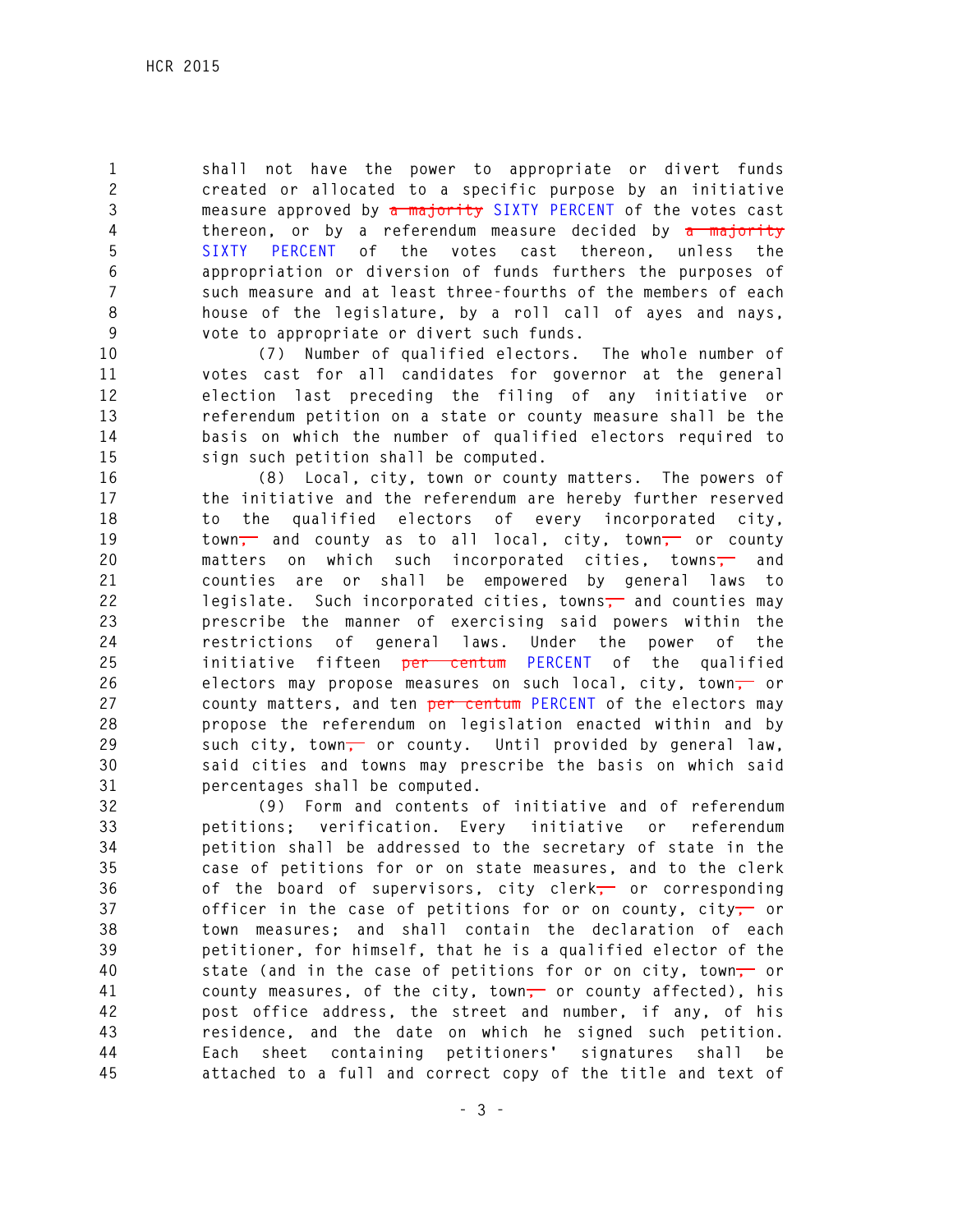**1 the measure so proposed to be initiated or referred to the 2 people, and every sheet of every such petition containing 3 signatures shall be verified by the affidavit of the person 4 who circulated said sheet or petition, setting forth that each 5 of the names on said sheet was signed in the presence of the 6 affiant and that in the belief of the affiant each signer was 7 a qualified elector of the state, or in the case of a city,**  8 town<del>, </del> or county measure, of the city, town<del>,</del> or county **9 affected by the measure so proposed to be initiated or 10 referred to the people.** 

**11 (10) Official ballot. When any initiative or referendum 12 petition or any measure referred to the people by the 13 legislature shall be IS filed, in accordance with this 14 section, with the secretary of state, he THE SECRETARY OF 15 STATE shall cause to be printed on the official ballot at the 16 next regular general election the title and number of said 17 measure, together with the words "yes" and "no" in such manner 18 that the electors may express at the polls their approval or 19 disapproval of the measure.** 

**20 (11) Publication of measures. The text of all measures 21 to be submitted shall be published as proposed amendments to 22 the constitution are published, and in submitting such 23 measures and proposed amendments the secretary of state and 24 all other officers shall be guided by the general law until 25 legislation shall be especially provided therefor.** 

**26 (12) Conflicting measures or constitutional amendments. 27 If two or more conflicting measures or amendments to the 28 constitution shall be approved by the people at the same 29 election, the measure or amendment receiving the greatest 30 number of affirmative votes shall prevail in all particulars 31 as to which there is conflict.** 

**32 (13) Canvass of votes; proclamation. It shall be the 33 duty of the secretary of state, in the presence of the 34 governor and the chief justice of the supreme court, to 35 canvass the votes for and against each such measure or 36 proposed amendment to the constitution within thirty days 37 after the election, and upon the completion of the canvass the 38 governor shall forthwith issue a proclamation, giving the 39 whole number of votes cast for and against each measure or 40 proposed amendment, and declaring such measures or amendments 41 as are approved by a majority SIXTY PERCENT of those voting 42 thereon to be law.** 

**43 (14) Reservation of legislative power. This section 44 shall not be construed to deprive the legislature of the right 45 to enact any measure except that the legislature shall not**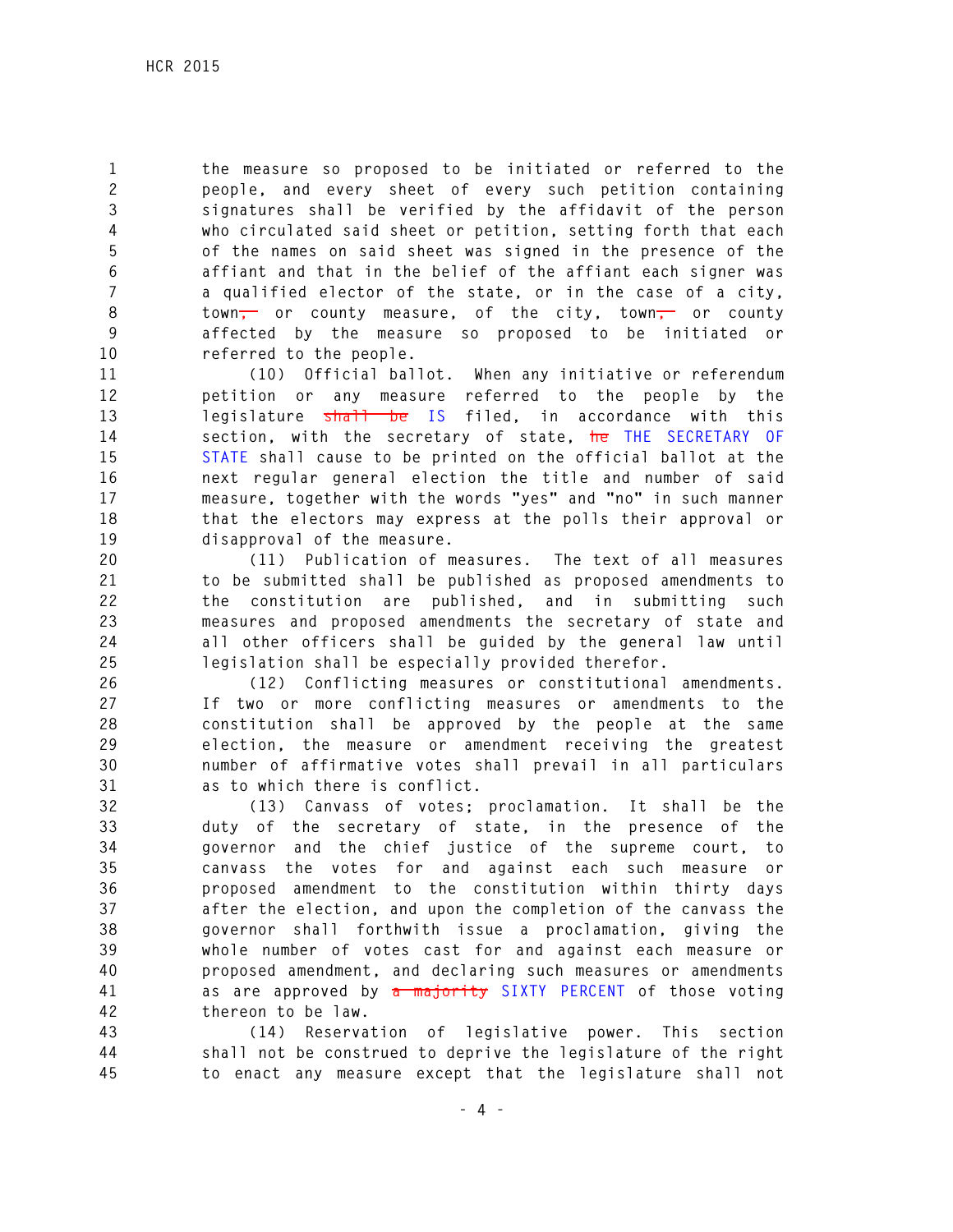**1 have the power to adopt any measure that supersedes, in whole 2 or in part, any initiative measure approved by a majority 3 SIXTY PERCENT of the votes cast thereon or any referendum 4 measure decided by a majority SIXTY PERCENT of the votes cast 5 thereon unless the superseding measure furthers the purposes 6 of the initiative or referendum measure and at least 7 three-fourths of the members of each house of the legislature, 8 by a roll call of ayes and nays, vote to supersede such 9 initiative or referendum measure.** 

**10 (15) Legislature's right to refer measure to the people. 11 Nothing in this section shall be construed to deprive or limit 12 the legislature of the right to order the submission to the**  13 **beople at the polls of any measure, item, section**, or part of **14 any measure.** 

**15 (16) Self-executing. This section of the constitution 16 shall be, in all respects, self-executing.** 

**17 2. Article XXI, section 1, Constitution of Arizona, is proposed to 18 be amended as follows if approved by the voters and on proclamation of the 19 Governor:** 

## **20 1. Introduction in legislature; initiative 21 petition; election**

**22 Section 1. Any amendment or amendments to this 23 constitution may be proposed in either house of the 24 legislature, or by initiative petition signed by a number of 25 qualified electors equal to fifteen per centum PERCENT of the 26 total number of votes for all candidates for governor at the 27 last preceding general election. Any proposed amendment or 28 amendments which shall be introduced in either house of the 29 legislature, and which shall be approved by a majority of the 30 members elected to each of the two houses, shall be entered on 31 the journal of each house, together with the ayes and nays 32 thereon. When any proposed amendment or amendments shall be 33 thus passed by a majority of each house of the legislature and 34 entered on the respective journals thereof, or when any 35 elector or electors shall file with the secretary of state any 36 proposed amendment or amendments together with a petition 37 therefor signed by a number of electors equal to fifteen per 38 centum PERCENT of the total number of votes for all candidates 39 for governor in the last preceding general election, the 40 secretary of state shall submit such proposed amendment or 41 amendments to the vote of the people at the next general 42 election (except when the legislature shall call a special 43 election for the purpose of having said proposed amendment or 44 amendments voted upon ON, in which case the secretary of state 45 shall submit such proposed amendment or amendments to the**